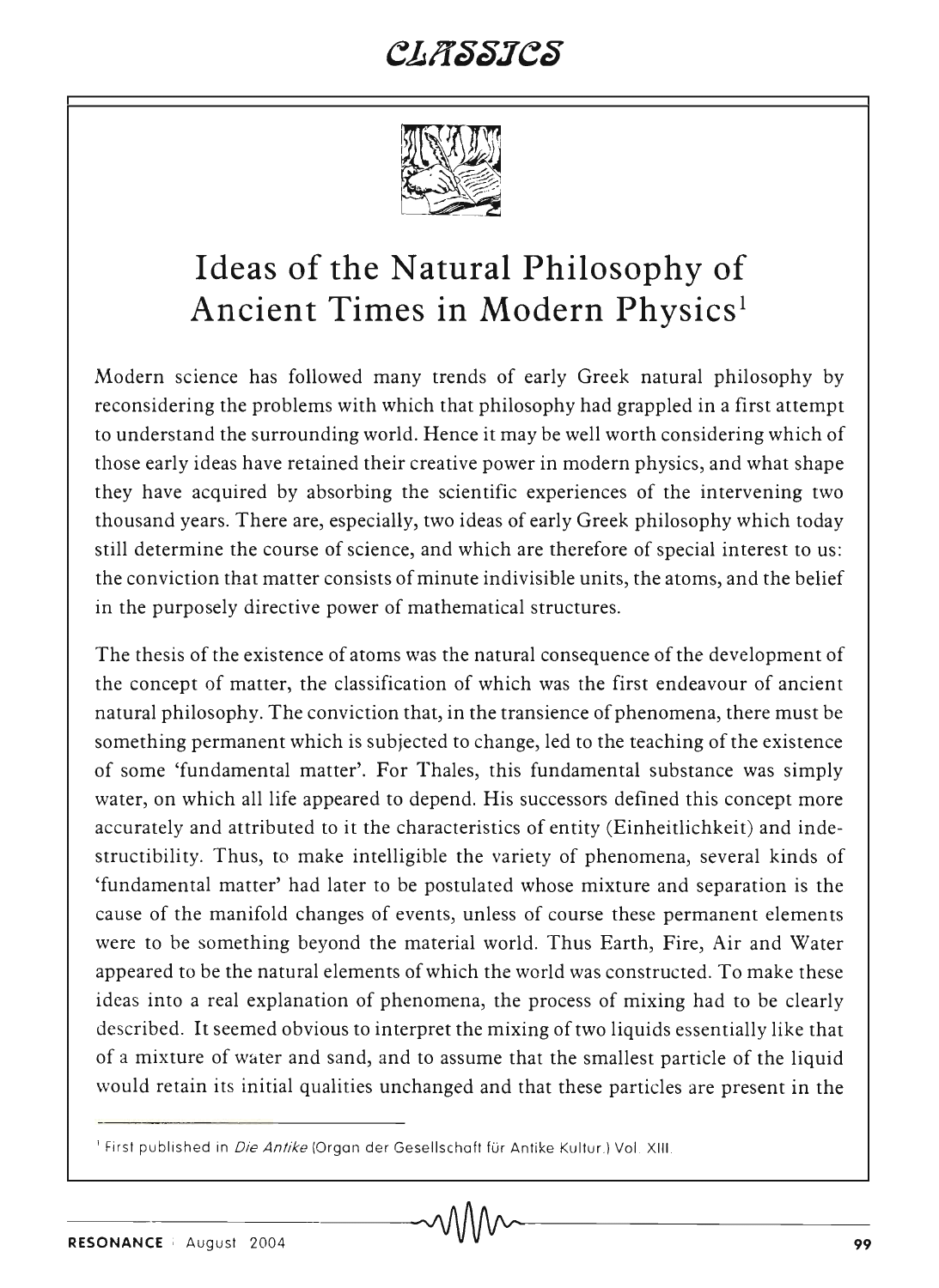mixture in a random distribution. Thus originated, as if of its own accord, the idea of the smallest indivisible unit of matter and in the teachings of Leucippus and Democritus the 'atoms' appeared as the real carriers of material and spiritual evolution.

According to this view, the atoms differed no longer through their inherent qualities, but only through shape, position and movement. The protagonists of these 'atomic' ideas believed that such geometrical properties would suffice to explain all the diversity of natural phenomena. The atoms were the essential reality, between them was 'nothing', empty space. Larger composite bodies were formed by the compounding of like atoms, and their properties in turn were determined by the type of arrangement. The atoms themselves were eternal and indestructible. We shall now compare modern atomic theory with the corresponding ideas of antiquity, based on the principles I have outlined.

Modern atomic theory, too, assumes indivisible elementary particles of matter called 'electrons, neutrons and protons', and it, too, endeavours to trace back all perceptible qualities of substances to the dynamics of the atoms. However, the necessity of explaining the most delicately executed experiments to the last detail, has made it obvious that there was in ancient atomic theory a peculiar contradiction, an inner inconsistency. The basic idea of atomic theory had to be carried to its logical conclusion. Democritus's atomic theory, on the one hand, realizes that it is impossible to explain rationally the perceptible qualities of matter except by tracing these back to the behaviour of entities who themselves no longer possess these qualities. If atoms are really to explain the origin of colour and smell of visible material bodies, then they cannot possess properties like colour and smell. Thus ancient atomic theory consistently denies the atom any such perceptible qualities. On the other hand they are left with the quality of taking up space so that one may speak of position, arrangement and size of atoms. Democritus, here, patently goes beyond the opinion of his predecessors. The fundamental concept of previous philosophy, that of *being (Seiend)* and *non-being (Nichtseiend)* he brings down to earth by making *itfull* and *empty.* To him, empty space is a reasonable *(sinnvoll)* concept. He thus creates the possibility of explaining the different perceptible qualities of substances by means of variable arrangements of atoms in space. But, at the same time, he has to give up the idea oflinking space and time with the existence of matter, to *explain* space and time. The old and great idea that space and time are, so to speak, stretched out by matter and in essence akin to it, has no room in Democritus's teachings.

1-0-0-------------------------------~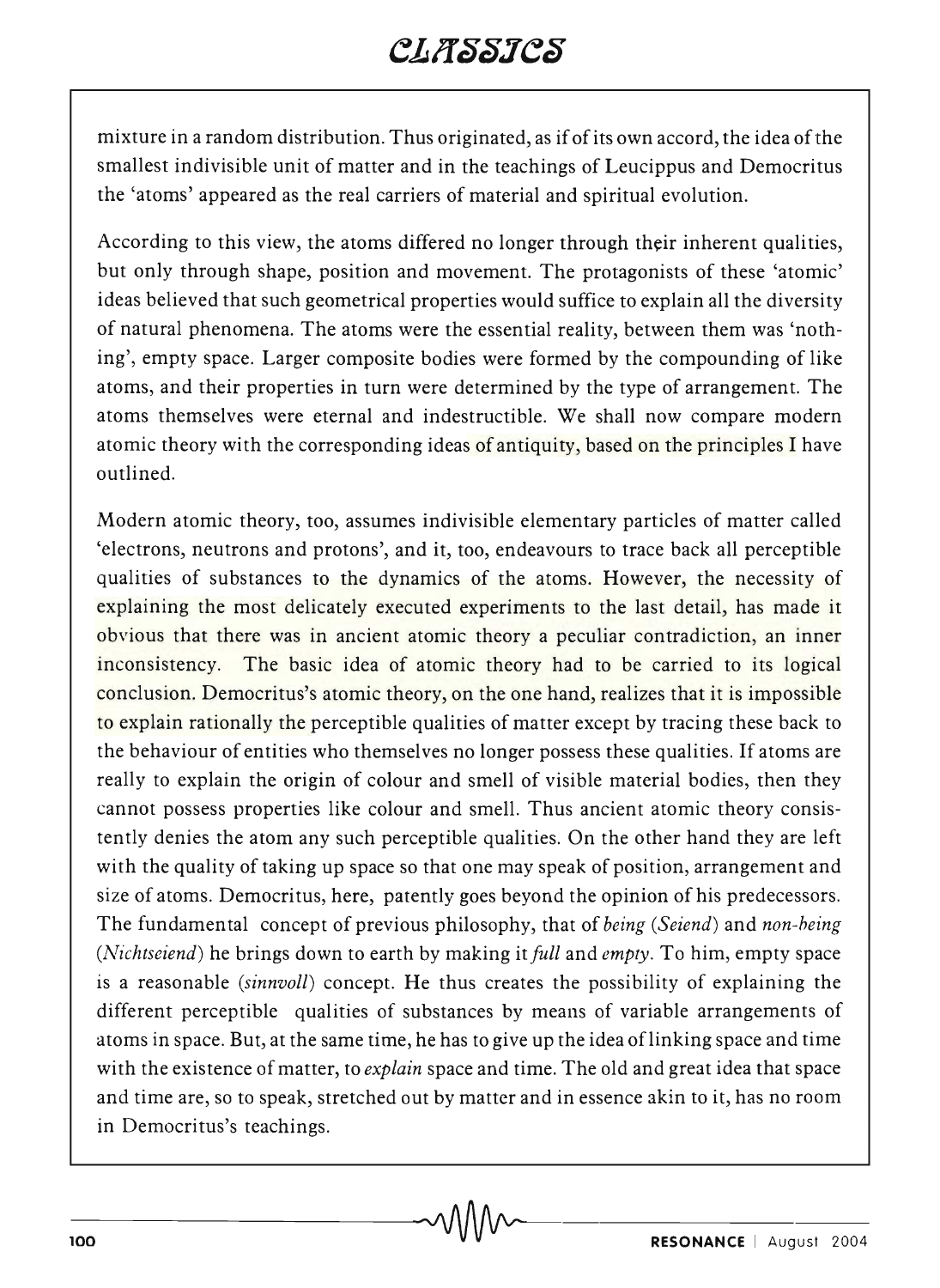Modern atomic theory shares *this* fundamental thought with ancient counterpart: It tries to explain the qualitative variety of external physical events by relating it to a variety of forms, which can be surveyed and analysed. Of such forms the Greek philosophers had at their disposal only the geometrical configurations, and hence ancient atomic theory explained qualities by varying groupings of the atoms in space. The preference for one particular perceptible quality  $-$  the taking up of space as a quality of atoms - does however seem to show a lack of consistency, and it is obvious that modern theory will have to differ fundamentally at this point. The indivisible elementary particle of modern physics possesses the quality of taking up space in no higher measure than other properties, say colour and strength of material. In its essence, it is not a material particle in space and time but, in a way, only a symbol on whose introduction the laws of nature assume an especially simple form. Modern atomic theory is thus essentially different from that of antiquity in that it no longer allows any reinterpretation or elaboration to make it fit into a naive materialistic concept of the universe. For atoms are no longer material bodies in the proper sense of the word, and we are probably justified in claiming that in this respect modern theory embodies the principal and basic idea of atomic theory in a purer form than did ancient theory. Without going into detail it is naturally difficult to convey a picture of the place the atom occupies in modern science, and of the mathematical forms whose variety present us with a picture, faithful to the last detail, of the diversity of phenomena. A parallel may, perhaps, illuminate the symbolic character of the present-day concept of the atom. The atom of modern physics shows a distant formal similarity to the  $\sqrt{-1}$  in mathematics. Though elementary mathematics maintains that among the ordinary numbers no such square root exists, yet the most important mathematical propositions only achieve their simplest form on the introduction of this square root as a new symbol. Its justification thus rests in the propositions themselves. In a similar way the experiences of present-day physics show us that atoms do not exist as simple material objects. However, only the introduction of the concept 'atom' makes possible a simple formulation of the laws governing all physical and chemical processes.

The abstract nature of the modern concept 'atom', and those mathematical forms which, in modern theory, serve to express the imagery for the variety of atomic phenomena, do already lead us to the second fundamental principle which our science has taken over from antiquity; that is the idea of a purposeful and directive force inherent in mathematical formulations.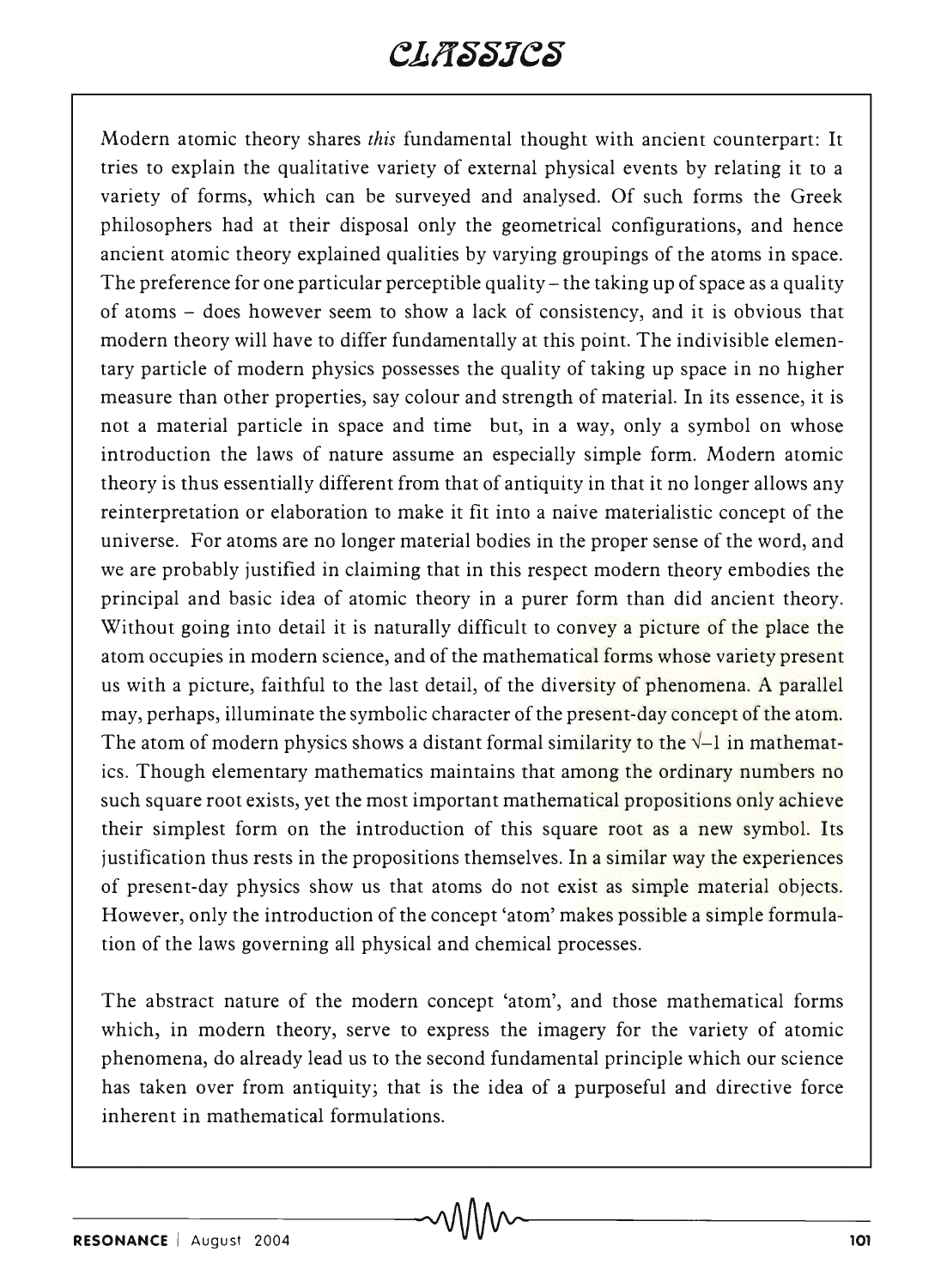We meet this idea, stated clearly for the first time, in the teachings of the school of Pythagoras, expressed by their discovery of the mathematical conditions of harmony. In investigating the vibrations of strings, they found that the condition for two strings to sound in harmony (all other properties being equal) was that their length must be in simple ratio. This means that a totality of sound appears to the human ear to be in harmony only if certain simple mathematical relations are realized, though the listener may not be conscious of this. This discovery represents one of the strongest impulses of human science, and its effects, in nature as well as in art, can constantly be seen, once the creative force of mathematical order has been appreciated. I would mention the kaleidoscope as a specially simple and obvious example. Here, something beautiful and orderly arises from a random picture, through simple mathematical symmetry. More valuable and important examples can be found in an analysis of any work of art or, in nature, in the study of crystals. If the essence of a musical harmony or a form of fine art can be discovered in its mathematical structure, then the rational order of surrounding nature must have its basis in the mathematical nucleus of the laws of nature. Such a conviction found its first expression in the Pythagorean teaching of spherical harmony, in the attribution of regular shapes to the elements. Thus in *Timaeus* Plato explains the atoms of earth, fire and water as cube, tetrahedron, octahedron and icosahedron respectively. But in the last resort the whole of mathematical natural science is based on such a conviction.

Modern science has thus accepted from antiquity the idea of a pattern capable of mathematical description, but it carries it out in a different manner, rigorous and, we believe, determined for all time. The realm of mathematical forms at the disposal of ancient science was still comparatively limited. They were primarily geometrical forms which were related to natural phenomena. Hence Greek science searched for static patterns and relationships. The subjects of its investigations were the unchangeable orbits of the stars, or the forms of the everlasting and indestructable atom. However, the laws that could be derived from those assumptions could not accommodate the experiences of later centuries based on the use of more delicate apparatus. Modern science has demonstrated that in the real world surrounding us, it is not the geometric forms but the dynamic laws governing movement (coming into being and passing away) which are permanent. Even Kepler thought he had found in the orbits of the stars the harmonies of Pythagoras's school. Science since Newton has attempted to see them in the mathematical structure of the law of dynamics, and in the equation of formulating this law.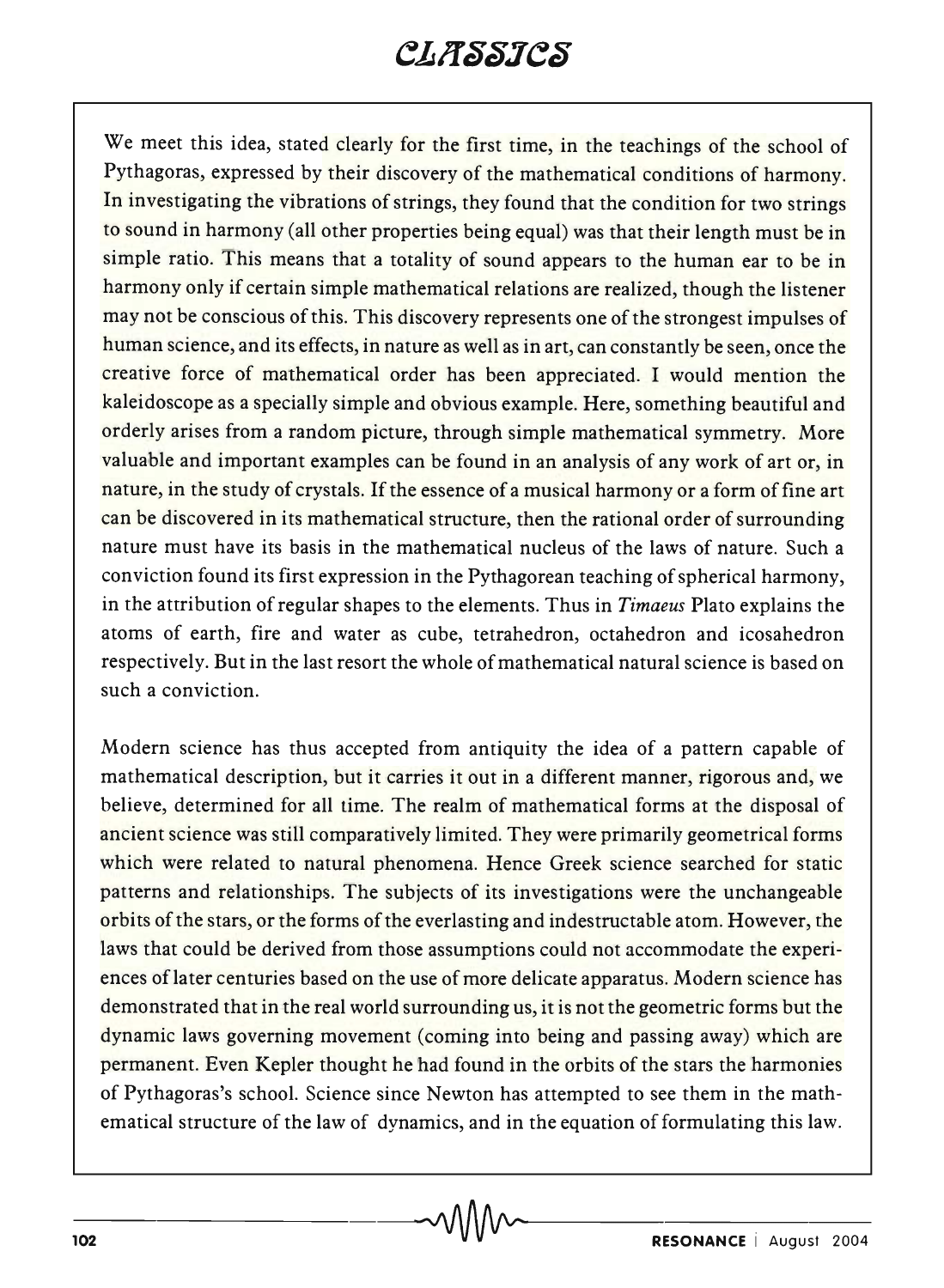This change does represent a consistent execution of the programme of the Pythagoreans inasmuch as the infinite variety of natural events finds here its faithful mathematical replica in the infinite number of solutions to an equation. Newton's differential equation of mechanics serves as a good example. The demand that there should arise from the one natural law, already formulated, an infinite variety of phenomena accessible to experimental investigation, does at the same time provide the guarantee for the correct formulation of the law, which is then valid for all time. An equation formulating such a law expresses in the first instance only the simplest physical circumstances: it defines the dynamic concepts necessary for an understanding of the natural phenomena concerned. Beyond that, it contains some general expressions about the world of our experiences, like the fact that in empty space direction and position cannot be defined. Yet it encompasses, as a possible development, an infinite variety of phenomena, just as a fugue of many parts can be developed from the few notes of a musical theme. Thus, while ancient philosophy attributed regular shapes to the atoms of elements, a mathematic equation must belong to the elementary particle of modern physics. This equation formulates the natural law governing the structure of matter. It embraces the progress of, say, a chemical reaction, as well as the regular shapes of crystals or the pitch of a vibrating string. It develops logically, from the accidental initial conditions, the physical phenomena of the surrounding world, like a kaleidoscope which creates an ingenious pattern from an accidental conglomeration of coloured glass.

The successes of this method have confirmed the beliefs of the Pythagoreans to an unforeseen extent. It has partly resulted in a real mastery over the forces of nature, and thus decisively intervened in the development of mankind. Hence modern science has retained confidence in a simple mathematical basis for all regular interrelations of nature, even of those which we cannot as yet grasp. Mathematical simplicity ranks as the highest heuristic principle in exploring the natural laws in any field opened up as a result of new experiments. In such a case the inner relations seem to be understood only when the determining laws have been formulated in a simple mathematical way.

This search for the mathematical structure of phenomena, as taken over from antiquity has, however, given rise to an accusation. It is said that it illuminates only certain and, at that, not the most essential aspects of nature and, rather than being of help in an immediate and general understanding of nature, it is actually a hindrance. This complaint can best be answered by drawing attention to the starting point of Pythagoras's